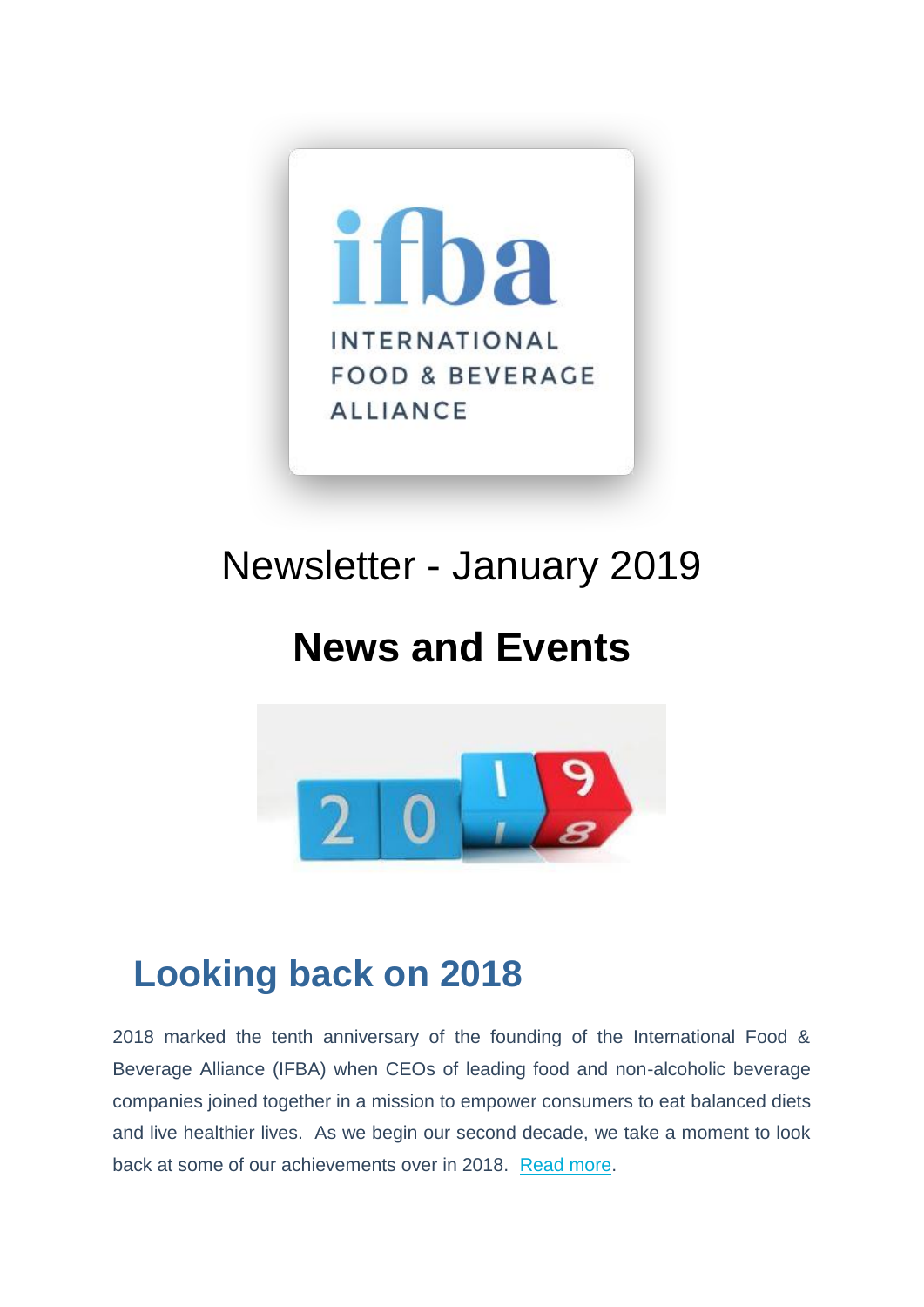#### **U.S. Food Companies Deliver Excellent Compliance on their Children's Food Advertising Commitments**

On 14 January 2019, the Children's Food and Beverage Advertising Initiative (CFBAI) released its Report on Compliance and Progress and reported excellent compliance by the 18 food and beverage and quick serve restaurants throughout 2017. Together, these companies represent 70-80% of advertising on children's television. They have voluntarily committed to improve the foods and beverages advertised to children under the age of 12. CFBAI conducts regular assessments of food advertising on children's TV networks, child-directed websites and other digital content, apps and other covered media and found very few occasions when advertised foods did not meet CFBAI's Uniform Nutrition Criteria. Review the Report [here.](https://bbbprograms.org/siteassets/documents/cfbai/2017-cfbai-progress-report.pdf)

#### **UN adopts Resolution on Global Health and Foreign Policy**

On 13 December 2018, Member States adopted the ["Global Health and Foreign](http://undocs.org/A/73/L.62)  [Policy: a healthier world through better nutrition"](http://undocs.org/A/73/L.62) resolution. The Resolution recognises the remaining challenges in achieving the targets of the Sustainable Development Goals and calls on Member States to increase their efforts for improved nutrition and health conditions, in order to solve the "double burden" of malnutrition and obesity. The resolution is in line with the *Political declaration of the third high-level meeting of the General Assembly on the prevention and control of non-communicable diseases* adopted by Member States on 28 September and encourages governments to adopt "initiatives that promote multisectoral approaches and multi-stakeholder partnerships, by bringing together civil society and the private sector to mobilize all their available resources."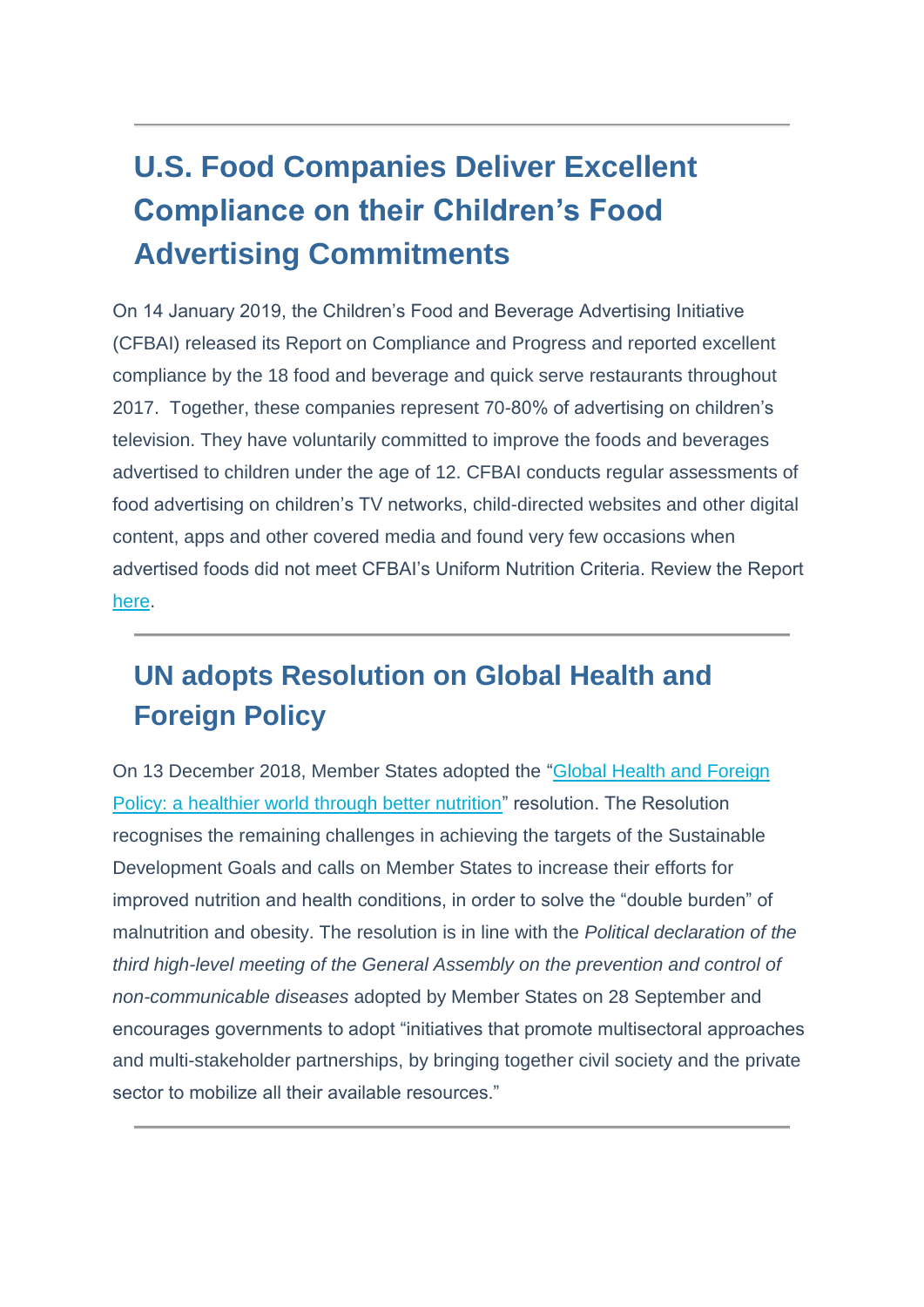# **Publications**

### **WHO publishes Handbook for Engagement with Non-State Actors**

The World Health Organisation (WHO) has published a [Handbook for Engagement](https://www.who.int/about/collaborations/non-state-actors/Handbook-for-non-State-actors-on-engagement-with-WHO.pdf?ua=1)  [with Non-State Actors](https://www.who.int/about/collaborations/non-state-actors/Handbook-for-non-State-actors-on-engagement-with-WHO.pdf?ua=1) to provide guidance on the operation of its Framework of [Engagement with Non-State Actors \(FENSA\)](https://www.who.int/about/collaborations/non-state-actors/A69_R10-FENSA-en.pdf?ua=1&ua=1) adopted in 2016 to regulate WHO's engagement with Non-state Actors in the pursuit of strategies beneficial for global public health, while protecting WHO from potential conflicts of interest.

# **Upcoming events**

#### World Economic Forum's 2019 Annual World Health Organization Executive

| <b>Meeting</b>                      | <b>Board Meeting</b>                       |
|-------------------------------------|--------------------------------------------|
| Davos, Switzerland                  | Geneva, Switzerland                        |
| 22 January $-25$ January 2019       | 24 January – 1 February 2019               |
| More info.                          | More info.                                 |
| Workshop to strengthen capacity for | Time to Deliver - WHO European High-       |
| noncommunicable disease             | <b>Level Conference on Noncommunicable</b> |
| implementation research in the WHO  | <b>Diseases "Achieving Sustainable</b>     |
| <b>European Region</b>              | Development Goal targets in the WHO        |
| <b>Moscow, Russian Federation</b>   | <b>European Region through prevention</b>  |
| 12 – 15 February 2019               | and management of noncommunicable          |
| More info                           | diseases over the life-course"             |
|                                     | Ashgabat, Turkmenistan                     |
|                                     | 9-10 April 2019                            |
|                                     | More info                                  |